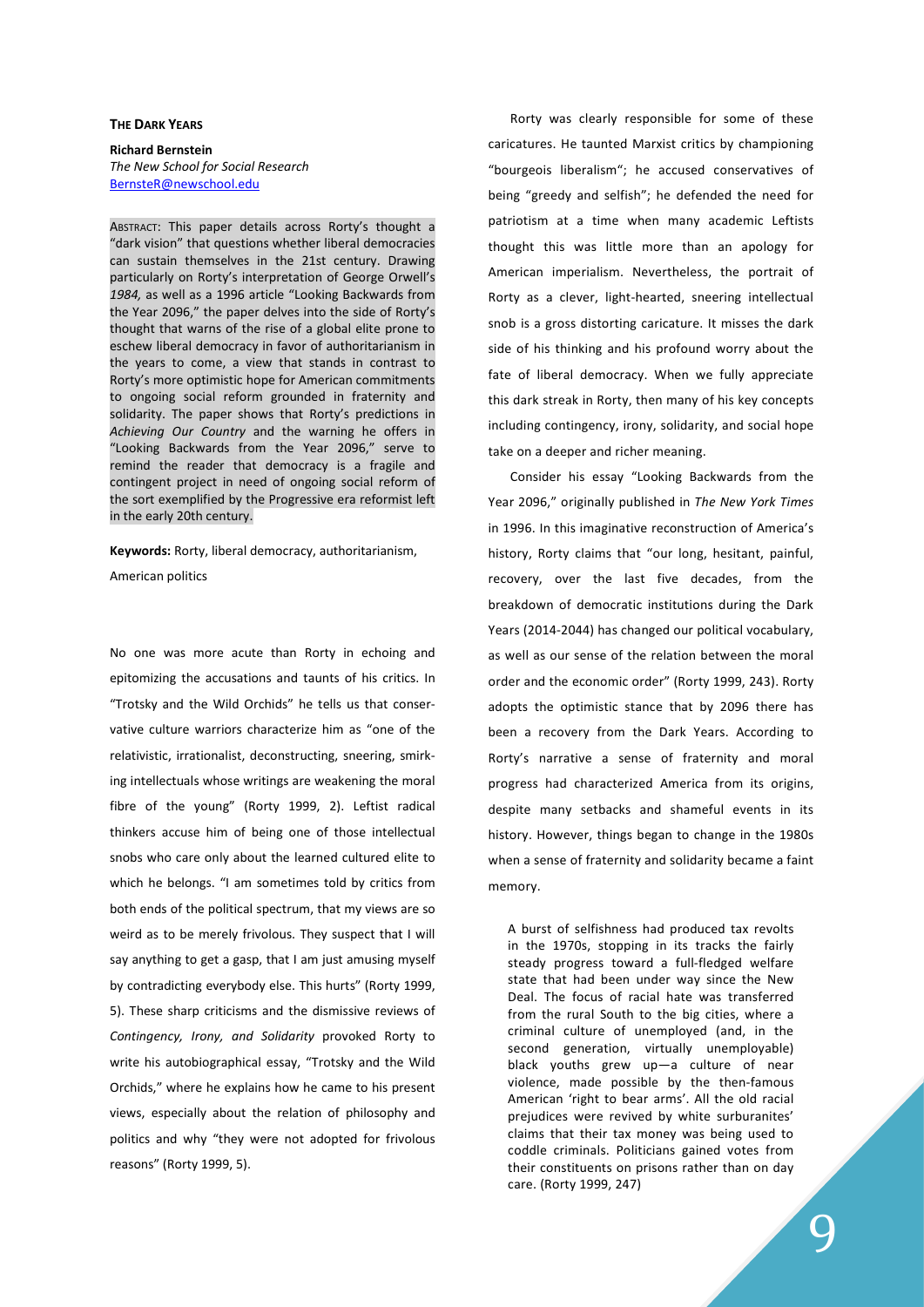In Rorty's imaginary scenario a military dictatorship takes over in 2014 and is finally toppled by the "Democratic Vistas Party" in 2044. By 2096 there is a resurgence of a feeling of fraternity as our most cherished ideal. Rorty's primary concern in this essay is the ominous threat to liberal democracy. In a 1997 interview Rorty was quite bleak about the future. "I don't have much faith that we can keep liberal democracy going… I expect we'll get more dictatorships in the future" (Rorty 2006, 60). "There is a crisis coming for all the old industrial democracies. I don't think culture and ideas have much to do with it. The idea of solidarity of which I wrote – that was just an optimistic scenario about how America might eventually get itself back together again after a fascist revolution. For all I know, this time the fascists will win; the dictators will be there forever" (Rorty 2006, 60-1).

This dark prognosis is already anticipated in Rorty's interpretation of George Orwell's 1984, especially his interpretation of the last part of the novel that centers on O'Brien who declares "The object of torture is torture." Some literary critics think that this is where Orwell's novel begins to deteriorate; they discount his "apocalyptic desperation." Rorty, on the contrary, argues that Orwell "sketched an alternative scenario, one which led in the wrong direction. He did so by convincing us that there was a perfectly good chance that the same developments which had made human equality technically possible might make endless slavery possible" (Rorty 1989, 175).

In the view of 1984 I am offering, Orwell has no answer to O'Brien, and is not interested in giving one. Like Nietzsche, O'Brien regards the whole idea of being "answered," of exchanging ideas, of reasoning together, as a symptom of weakness. Orwell did not invent O'Brien to serve as a dialectical foil, a modern counterpart to Thrasymachus. He invented him to warn us against him…He does not view O'Brien as crazy, misguided, seduced by a mistaken theory, or blind to moral facts. He simply views him as dangerous and as possible. (Rorty 1989, 176)

One of Rorty's most pessimistic passages occurs in the context of his discussion of Orwell.

10

I do not think that we liberals can now imagine a future of "human dignity, freedom and peace." That is, we cannot tell ourselves a story about how to get from the actual present to such a future. We can picture various socioeconomic setups which would be preferable to the present one. But we have no clear sense of how to get from the actual world to these theoretically possible worlds, and thus no clear idea of what to work for… We liberals have no plausible largescale scenario for changing the world so as to realize the "technical possibility of human equality"… Sometimes things prove to be just as bad as they first looked. Orwell helped us to formulate a pessimistic description of the political situation which forty years of further experience have only confirmed. (Rorty 1989, 181-2)

I suspect that if Rorty were alive today he would say that recent experience has substantially confirmed this pessimistic description. Ironically, O'Brien is Rorty's fictional double. I mean this in a precise sense. O'Brien would completely agree with Rorty that socialization "goes all the way down, and who gets to do the socializing is often a matter of who manages to kill whom first" (Rorty 1989, 185). After all, O'Brien himself affirms that "men are infinitely malleable." Iris Murdoch once shrewdly remarked "it is always a significant question to ask any philosopher: what he is afraid of?" The answer for Rorty is clear—that something like O'Brien's post-totalitarian scenario—the world that Orwell described so vividly will actually come to be. In such a world the very idea of "liberal democracy" will be obliterated. There isn't even a word for it in the eleventh edition of Newspeak—the authoritative lexicon in the world of 1984.

Rorty's dark vision of what is dangerous and yet possible is directly related to the passage from Achieving Our Country that went viral on social media. Rorty identifies himself with the "Reformist Left"—a term he uses "to cover all those Americans who, between 1900 and 1964 struggled within the framework of constitutional democracy to protect the weak from the strong" (Rorty 1998: 43). He contrasts the "Reformist Left" with the "New Left" —a label he uses "to mean the people mostly students who decided, around 1964, that it was no longer possible to work for social justice within the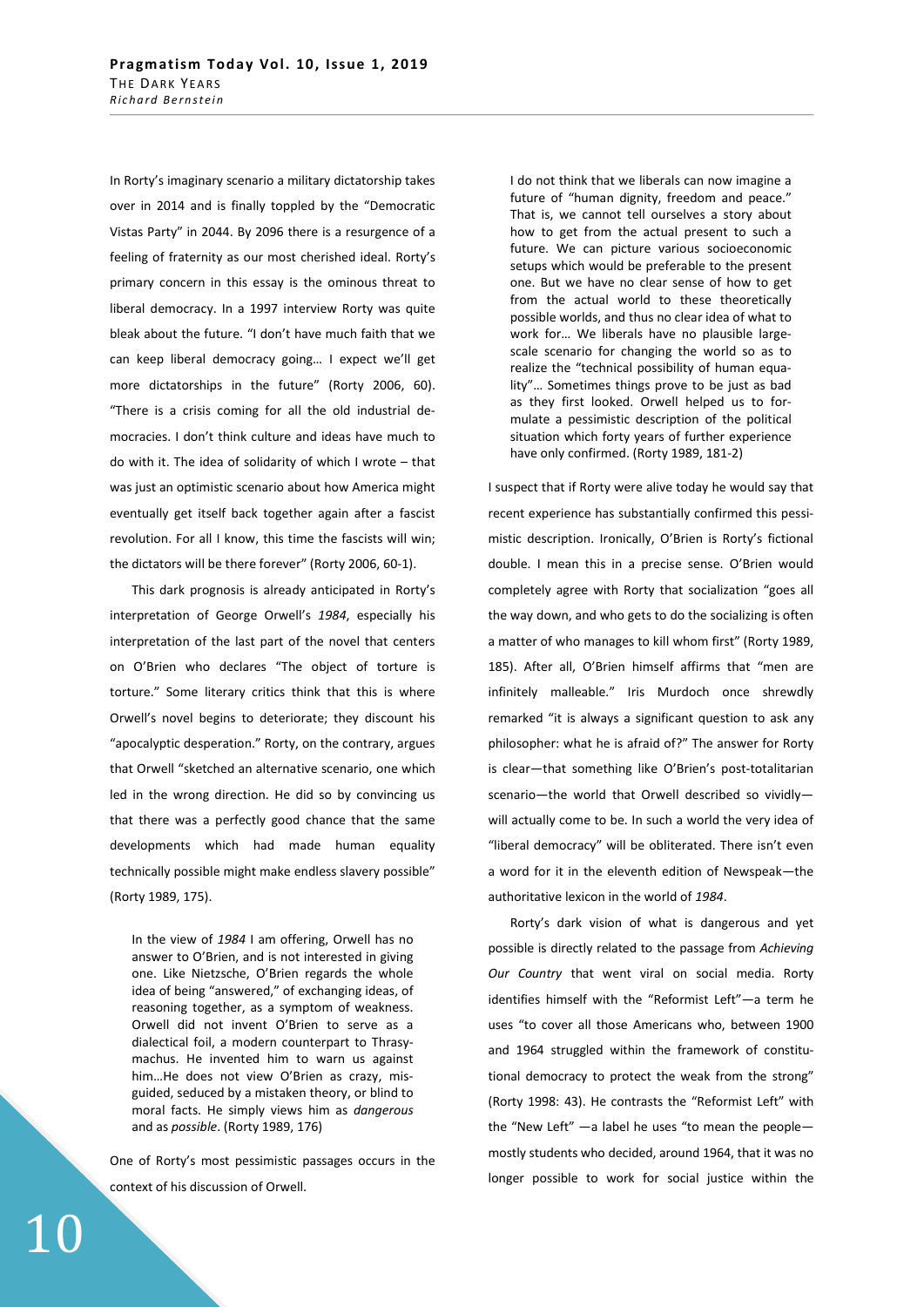system" (Rorty 1998, 43). During the 1960s there was the beginning of the eclipse of this Reformist Left and a turn by the New Left to cultural issues of race, gender, and ethnicity. The great achievement of the New Left and its legacy has been a decrease in the types of sadism and humiliation evidenced in issues of race, gender and ethnicity, but its great failure, according to Rorty, has been its neglect of poverty, unemployment, and the widening gap between the rich and poor. Since 1973 "the assumption that all hardworking American married couples would be able to afford a home, and that the wife could then, if she chose, stay at home and raise kids, has begun to seem absurd" (Rorty 1998, 85) There has been a split among those who think of themselves as Leftists—a disconnect between those who have been primary concerned with economic issues and diminishing the gap between the rich and the poor and those who focus their attention almost exclusively on cultural issues. Left radicals have been primarily located in the academy; their books and articles are read almost exclusively by other academic radicals. They have virtually no connection with the working poor. Furthermore, the economic consequences of globalization are producing "a world economy in which an attempt by any one country to prevent immiseration of its workers may result only in depriving them of employment. This world economy will soon be owned by a cosmopolitan upper class which has no more sense of community with any workers anywhere than the great American capitalists of the year 1900 had with immigrants who manned their enterprises" (Rorty 1998, 85). If this trend continues, then "not only in the United States but in all the old democracies we shall end up in an Orwellian world." (Rorty 1998, 87)

In such a world, there may be no supernational analogue of Big Brother, or any official creed analogous to Ingsoc. But there will be an analogue to the Inner Party—namely the international cosmopolitan super-rich. They will make all the important decisions. The analogue of Orwell's Outer Party will be the educated comfortably off, cosmopolitan professionals… the people like you and me. (Rorty 1998:87)

Rorty feared the reality that we are now living through. Here is the full passage from which selections went viral on social media.

[M]embers of labor unions, and the unorganized unskilled workers, will sooner or later realize that their government is not even trying to prevent wages from sinking or prevent jobs from being exported. Around the same time, they will realize that suburban white-collar workers—themselves desperately afraid of being downsized—are not going to let themselves be taxed to provide social benefits for anyone else.

At that point, something will crack. The nonsuburban electorate will decide that the system has failed and start looking around for a strongman to vote for—someone willing to assure them that, once he is elected, the smug bureaucrats, tricky lawyers, overpaid bond salesmen, and postmodernist professors will no longer be calling the shots. A scenario like that of Sinclair Lewis' novel It Can't Happen Here may then be played out. For once such a strongman takes office, nobody can predict what will happen. In 1932, most of the predictions made about what would happen if Hindenburg names Hitler chancellor were wildly overoptimistic.

One thing that is likely to happen is that the gains made in the past fifty years by black and brown Americans, and by homosexuals will be wiped out. Jocular contempt for women will come back in fashion. The words "nigger" and "kike" will again be heard in the workplace. All the sadism which the academic Left tried to make unacceptable to its students will come flooding back. All the resentment which badly educated Americans feel about having manners dictated to them by college graduate will find an outlet (Rorty 1998, 89-90)

But how is this pessimistic—or rather, all too realistic scenario related to the themes that resonate throughout Rorty's corpus—themes such as contingency, solidarity, irony, and social hope? Rorty is not only concerned with the contingency of language and selfhood, he is deeply concerned with the contingency of a liberal community. The practices of a liberal democratic community are the result of a series of fortunate chance events in the past. There are no metaphysical, philosophical, or political guarantees that these practices will continue to survive.

Prior to the 1980s, Rorty did not explicitly deal with political issues in his major publications, but from the 1980s until his death in 2007, Rorty increasingly turned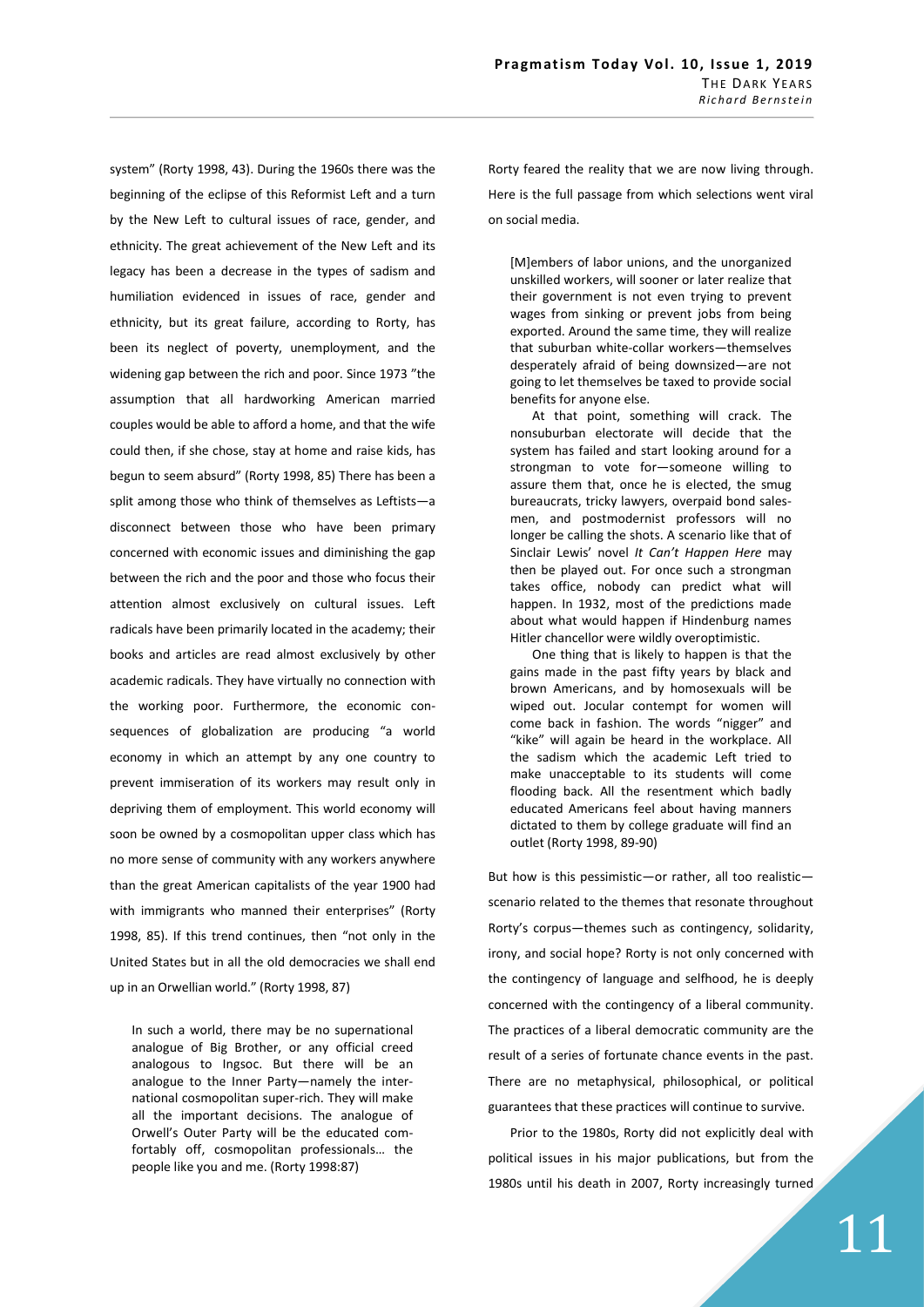his attention to what he perceived as political dangers and to what might be done to counteract them. Rorty's disillusionment with Philosophy with a capital "P" and with foundational projects was, in part, motivated by its failure to address concrete political and economic issues. This is even suggested by the title of his provocative paper, "The Priority of Democracy to Philosophy" where he argues that liberal democracy doesn't require or need philosophical justification or legitimation. A primary reason for Rorty's attraction to John Dewey is his pragmatic concern with those obstacles that threaten liberal democracy and with social reforms required to further the development of "creative democracy." The gravest threat to liberal democracy is the undermining of a sense of fraternity and solidarity. Solidarity, for Rorty, is a "sense of other people and ourselves as being 'we' we feel that what affects them affects us because we, to some extent identify with them" (Rorty 2006,32). Throughout Achieving Our Country, and in many of his other political writings, Rorty emphasizes how the growing disparity between the rich and the poor—the increasing acceptance and even celebration of greed and selfishness destroys the fabric of solidarity. In an Orwellian world human solidarity is obliterated. "What Orwell helps us to see is that it may have just happened that Europe began to prize benevolent sentiments and the idea of a common humanity, and that it may just happen that the world will wind up being ruled by people who lack any such sentiments and any such ideas" (Rorty 1989, 185). We are tempted to think that solidarity, our recognition of one another's common humanity, stands outside of history and institutions. This is reflected in the way in which we speak of universal human rights or inalienable rights grounded in human nature. Rorty argues that we should resist this temptation. In the final chapter of Contingency, Irony, and Solidarity, Rorty writes: "I have been urging in this book that we try not to want something which stands beyond history and institutions. The fundamental premise of the book is that a belief can still regulate action, can still be thought worth dying for, among people who are quite aware that

12

this belief is caused by nothing deeper than contingent historical circumstance" (Rorty 1989, 189, my emphasis).

The view that I am offering says that there is such a thing a moral progress, and that this progress is indeed in the direction of greater human solidarity. But this solidarity is not thought of as recognition of a core self, the human essence, in all human beings. Rather, it is thought of as the ability to see more and more traditional differences (of tribe, religion, race, customs and the like) as unimportant when compared with similarities in pain and humiliation—the ability to think of people wildly different from ourselves as included in the range of "us" (Rorty 1989, 192).

There is no necessity or grand narrative that guarantees moral progress. It can all too easily be reversed. If this regression is to be countered, it is not going to happen as a result of philosophical or religious treatises, but rather as a consequence of detailed descriptions of the pain and humiliation that people experience. This is why Rorty puts such emphasis on novels and journalistic reports of pain and humiliation in order to cultivate solidarity. Solidarity is not a given; it is not intrinsic to human nature; it is fragile achievement that requires constant vigilance.

We can also see how irony is related to Rorty's political worries about the fate of liberal democracies. Despite Rorty's emphasis on "private irony," there is a public face of his conception of irony. "Final vocabularies" consist of those sets of words that we employ to justify our actions, beliefs, and lives. They are "'final' in the sense that if doubt is cast on the worth of these words, their user has no noncircular argumentative recourse" (Rorty 1989, 73). There is no neutral ground; nothing to which we can appeal that is outside history to justify our final vocabularies. Rorty tells us that "ironists" are those who realize that anything can be made to look good or bad by being redescribed and he knows that this claim is double edged. O'Brien, with his doublethink, is a master of redescription. Unlike the ironist, O'Brien does not have any real doubts about his final vocabulary. But if we are to counter the danger of the sophisticated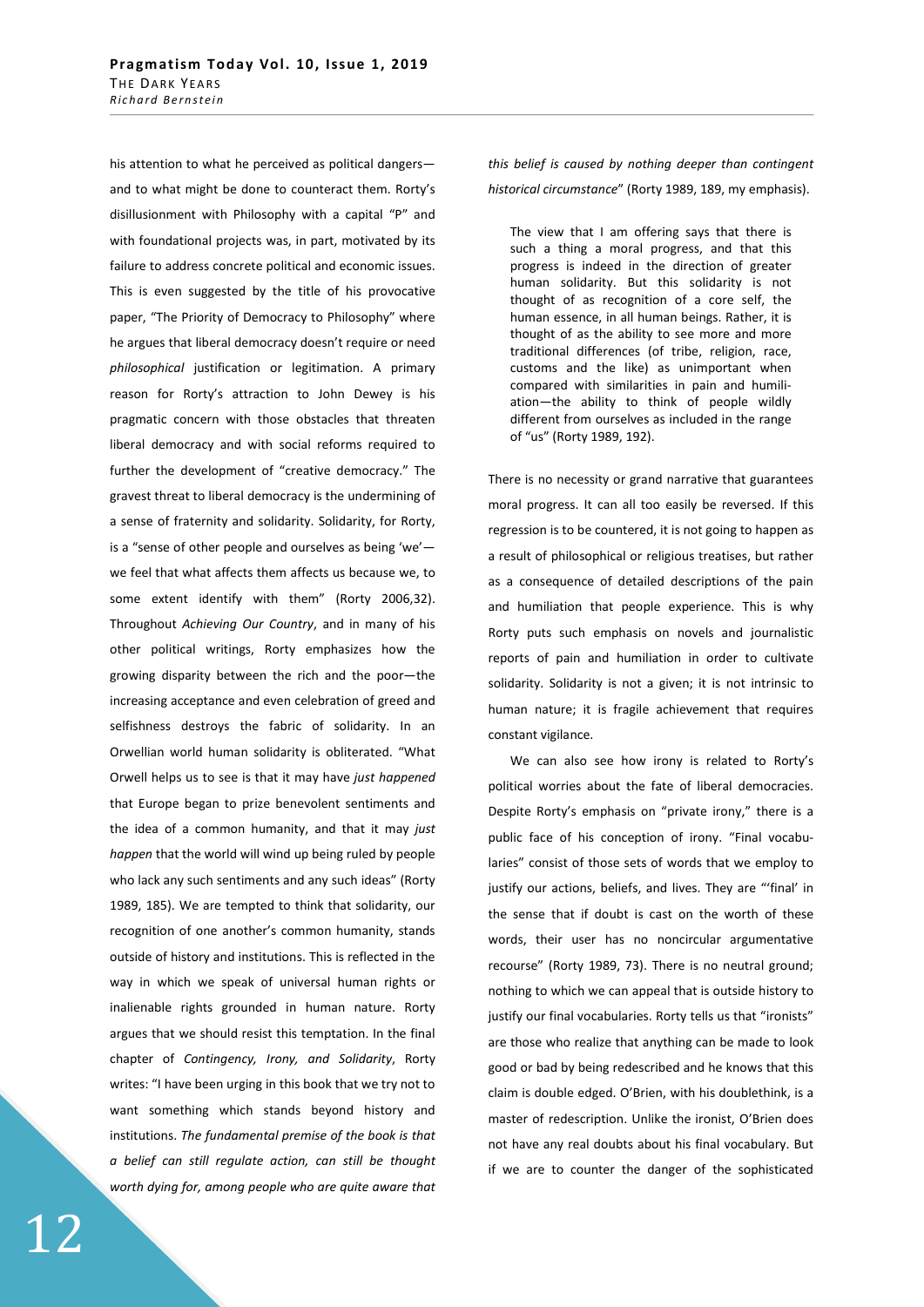fanaticism that O'Brien epitomizes, then the liberal ironist must attempt to describe democracy in a way that makes it as attractive as possible in hope of motivating people to vigilantly defend it. This is what Rorty seeks to do in many of his political writings, especially in Achieving Our Country. Rorty hopes that someday that nation-states will yield their sovereignty to a world federation, but "such a federation will never come into existence unless the governments of individual nationstates cooperate in setting it up, and unless citizens of these nation-states take a certain amount of pride (even rueful and hesitate pride) in their governments' effort to do so" (Rorty 1998, 3).

"Achieving Our Country" is a phrase that Rorty appropriates from James Baldwin's critique of violent white racism in America. In The Fire Next Time Baldwin writes: "This is the crime of which I accuse my country and my countrymen, and which neither time nor history will ever forgive them, that they have destroyed and are destroying hundreds of thousands of lives and do not know it and do not want to know it." Although Baldwin condemns this crime as unforgivable, he nevertheless does not "give up" on America. He concludes his book by expressing his hope. "If we—and now I mean the relatively conscious whites and the relatively conscious blacks, who must, like lovers, insist on, or create the consciousness of the others—do not falter in our duty now, we may be able, handful that we are, to end the racial nightmare, and achieve our country, and change the history of the world" (Baldwin quoted by Rorty in 1998, 12-13). Baldwin expresses the social hope that someday this racial nightmare will end and we may collectively achieve the type of democracy that both Whitman and Dewey projected for America. Rorty contrasts this hope with the story that Elijah Muhammad tells about white America—that there is no hope that white devils will ever change. In contrasting the stories that Baldwin and Elijah Muhammad tell about America, Rorty wants to make a more general point—the difference between agents and spectators—a distinction that he draws from Dewey. Rorty stresses what Hilary Putnam claimed to be at the core of pragmatism—taking the agent's point of view as fundamental. Rorty's critique of the academic Left is that it too frequently assumes a detached spectatorship in condemning the "system," "global capitalism," "neoliberalism." Frequently, academic critics seek to outdo each other in the theoretical sophistication of their critiques. What is lacking in these endless critiques is the attempt to connect with "real politics," with formulating and advocating specific social policies and legislative programs that can alleviate human misery. Despite Rorty's many sharp criticisms of Marx, Rorty does think that Marx was absolutely right in stressing the importance of the economy in determining the character of human life, but today the idea of a proletarian revolution no longer makes sense. In a Deweyan spirit Rorty thinks that the only "realistic" alternative for achieving equality between the rich and the poor is gradual social reform. The Left for Rorty is the party of hope. Rorty hopes for a reinvigorated Left that will combine the virtues of the Reformist Left and the cultural legacy of the New Left—a Left that will fight against both selfishness and sadism, a Left that will mobilize Americans to become political agents for social change. The Left needs to realize that America has never been a morally pure country. There has been a history of extreme violence in America as well as the projection of democratic ideals. But if one focuses exclusively on the intense shame of past (and current) horrors then there is no possibility of encouraging ordinary citizens to work for reform. If a Left wants to persuade citizens to mobilize themselves to further a type of solidarity that can effect improvement, then it needs to "remind the country of what it can take pride in as well as what it should be ashamed of. They must tell inspiring stories about episodes and figures in the nation's past –episodes and figures to which the country should remain true" (Rorty 1998, 3-4). This is what Rorty does in celebrating the democratic visions of Whitman and Dewey. The history of Leftist politics in America "is a story of how top-down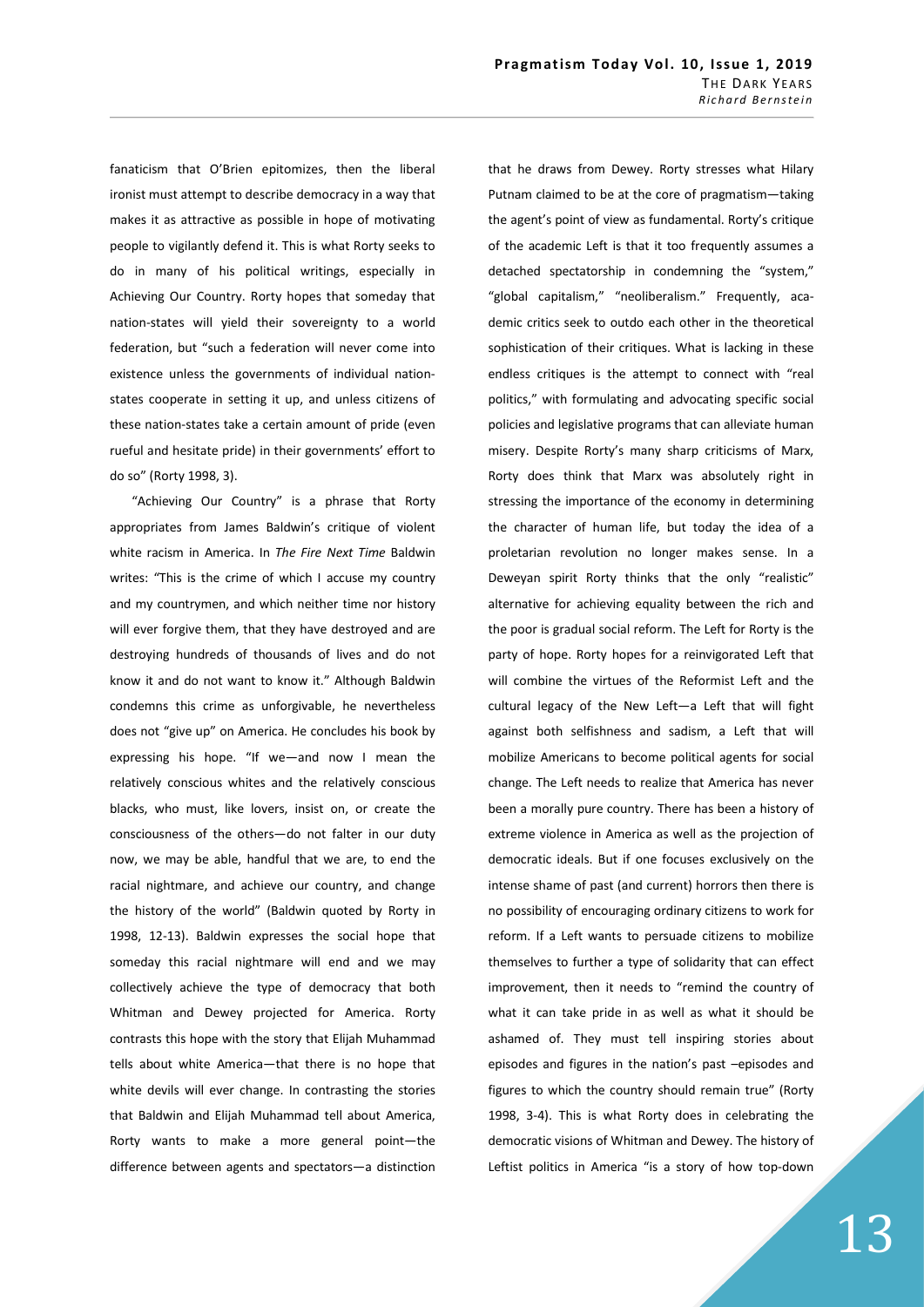initiatives and bottom-up initiatives have been interlocked" (Rorty 1998, 53). Top down initiatives come from people who generally have security, power and money but are nevertheless concerned with people who have less. They include the muckraking journalists, novelists and scholars. "Bottom-up Left initiative comes from people who have little security, money, or power and who rebel against the unfair treatment which they, or others like them, are receiving" (Rorty 1998, 53).

Rorty cites a number of examples in American history where these two initiatives reinforced each other such as the early attempts to organize unions to fight for decent working conditions and the civil rights movement. "The people at the bottom took the risks, suffered the beatings, made all the big sacrifices, and were sometimes murdered. But their heroism might have been fruitless if leisured, educated, relatively risk-free people had not joined the struggle. Those beaten by goon squads and the lynch mobs might have died in vain if the safe and secure had not lent a hand" (Rorty 1998, 54).

Prior to the 1960s the non-Marxist American Reformist Left was motivated by the conviction "that the vast inequalities within American society could be corrected by using the institutions of a constitutional democracy that a cooperative commonwealth could be created by electing the right politicians and passing the right laws … But the Vietnam War splintered that Left" (Rorty 1998, 55). Many Leftists gave up on the system, gave up on American constitutional democracy and began to call for a Total Revolution (although it was never clear what the "Revolution" really meant). The mid-Sixties saw the beginning of the end of a tradition which dated back to the Progressive Era. This Left Reformist tradition did succeed in initiating the social democratic changes characteristic of the New Deal. Rorty expresses his dismay that this reformist tradition has not been reconstituted. There has been a failure of the Left to forge alliances with unions, unskilled workers, and those who have suffered the demoralizing consequences of globalization. Today there is still too little evidence of a revival of the Reformist Left movement in America. The failure of the Left to forge alliances with blue collar workers—the traditional base for the Democratic Party—has led many of them to become fervent supporters of Trump.

Rorty could not have fully anticipated how throughout the world, the intractable problems created by masses of people fleeing their countries and seeking immigration would lead to consequences that threaten liberal democracies and create conditions that favor authoritarian politics, but I don't think he would have been surprised. He anticipated and feared that there would be an outburst of resentment and the real possibility of the collapse of progressive social democratic ideals.

The question then arises, for anyone that professes to be pragmatic, what is to be done? Frankly, I don't think Rorty offers much helpful advice. He is much more effective rejecting what he takes to be dead ends. One may agree that the insouciant use of vague terms like "late capitalism," "globalization" or "neoliberalism" is not helpful in coming up with specific social policies. "The voting public, the public which must be won over if the Left is to emerge from the academy into the public square, sensibly wants to be told the details. It wants to know how things are going to work after markets are put behind us. It wants to know how participatory democracy is supposed to function" (Rorty 1998, 104). Rorty criticizes the cultural Left because it has no answers to demands for concrete details. He "thinks that the Left should get back into the business of piecemeal reform within the framework of a market economy. This was the business the American Left was in during the first two-thirds of the century" (Rorty 1998, 105). But when we ask Rorty to be specific and concrete about which "piecemeal reforms" are to be favored, he doesn't offer answers—except in the most general and abstract terms. It is not enough to be told that we need reforms that will lessen the disparity between the super-rich and the desperate poor. How is this to be achieved? And what is going to motivate the electorate to bring about economic redistribution? One can agree with Rorty that the Left needs to build alliances between different constituencies and social movements.

14